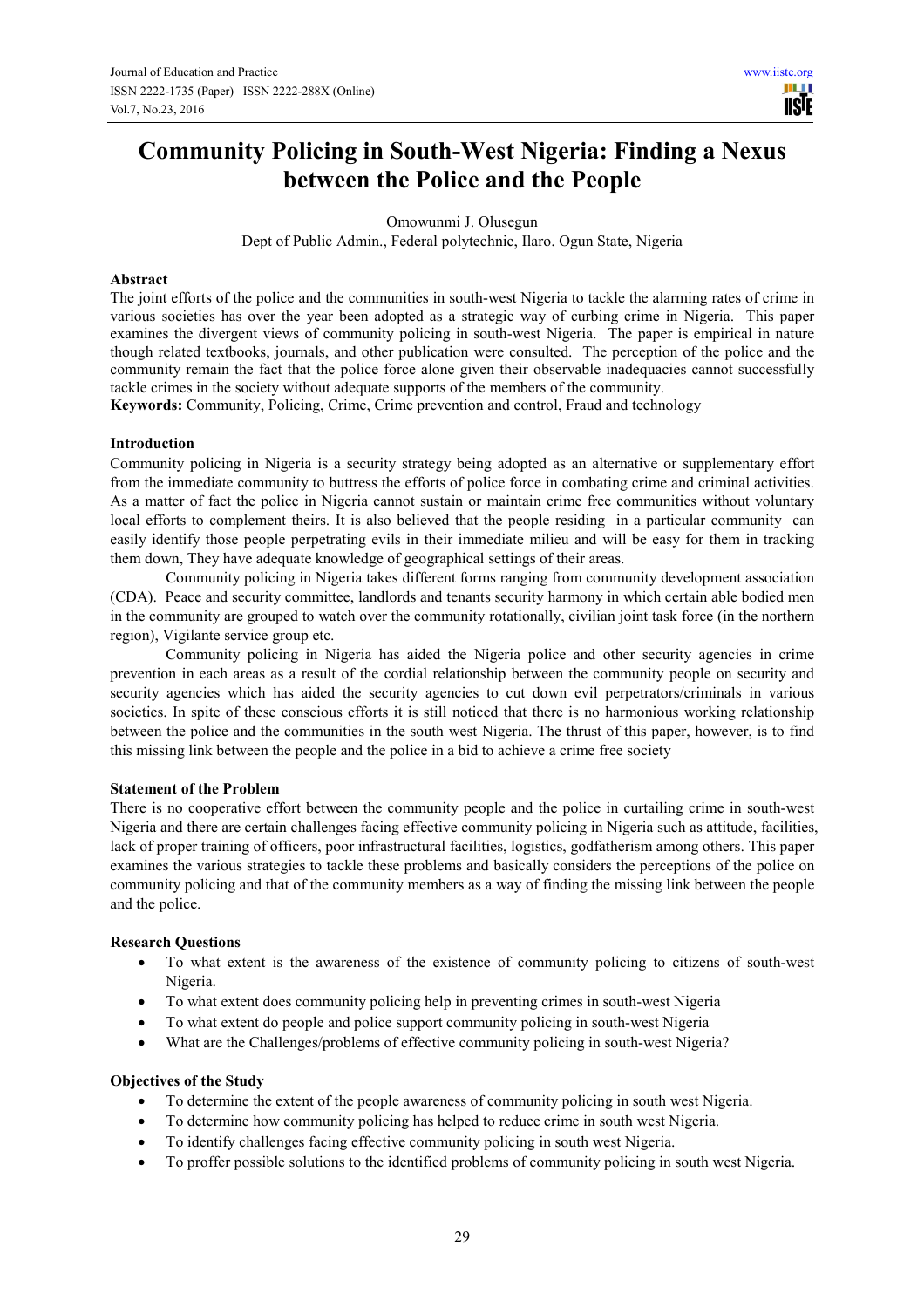### **Conceptual Definitions**

Community Police is a kind of cooperation between the community people and police in checking crimes and ensuring the general security of citizens (Omoruyi, 2001).

Ikuteyijo (2009) community policing entails community partnership in creating safe and secure environment for all. It is an effort whereby the people take active part in their own affairs.

Community policing is a strategy that centers on the involvement of citizens in the design, implementation and evaluation of public safety activities (criminal justice municipal Sept. 2014)

Community policing is a policy and a strategy aimed at achieving more effective and efficient crime control, reduced fear of crime, improved quality life, improved police services and police legitimacy, through a proactive reliance on community resources that seek to change crime causing conditions (Robert R. Friedman, 1992)

Community involvement is also frequently justified by pointing to the growing customer orientation of public service agencies, and to the political and social forces lying behind it. It is argued that by opening themselves to citizen input the police will become more knowledgeable about, and responsive to, the varying concerns of different communities. One strand of this argument is that police have "over-professionalized" themselves and their mission, and as a result systematically overlook many pressing community concerns because they lie outside of their narrowly defined mandate (Skogan, 1990). These concerns (which can range from public drinking to building abandonment) frequently have deleterious consequences for the communities involved, expanding the scope of the police mandate by making them more "market driven" helps the state be more effective at its most fundamental task, maintaining order.

Community policing is, in essence, collaboration between the police and the community that identifies and solves community problems. With the police no longer the sole guardians of law and order, all members of the community become active allies in the effort to enhance the safety and quality of neighborhoods.

The best panacea to the prevalent problems of kidnapping, abduction, robbery and stealing and even insurgency is community policing, the people in each localities can easily identify evil perpetrators in their localities as the case with Civilian Joint Task Force and the activities of Vigilante Service Group(VSG) in the North Eastern part of Nigeria in which they serve as local guide to the security operatives in apprehending the members of the notorious terrorist group (Boko Haram) in the country.

#### **Theories of Community Policing**

There are many existing theories being used to explain the concept of community policing. Some of them are briefly stated below

**The Broken Windows Theory (BWT):** This theory suggests that the slippery slope to lawlessness begins simply when a community starts tolerating relatively minor violations of public order- vandalisation of abandoned structures, taking illicit drugs, loitering, street fighting etc. factually conscious and deliberate efforts are needed to crack down on these menace which in eventuality prevents bigger crimes such as burglary and assault, robbery, assassination etc. (Brian, 2012)

The theory emphasizes that the police and the criminal justice system are not enough to carry the heavy burden of security of lives and properties of the citizens. Hence, the need to involve the community (skolnick and Bayley, 1988)

**Social Resource Theory:** Social resource theory sees state police/community police as a social resource. It looks at the nature of crime and functions of the police from the people perspective and not state's perspective. It further postulates that crime as a problem to individual can best be dealt with by providing them with resources via the police and other quarters. Police is seen as a social resource person that individuals can turn to temporarily relief. Therefore community must collaborate with them. (Kam, 2009)

**The Gap Theory**: This emphasizes the gap between the people (public) and the police. Perhaps the gap arise as the way people are treated by the police. Based on this, people withdraw their cooperation and never eager to help the police. The theory equally emphasizes the "90 – 10 principle" i.e. in every community 90% f the people are believed to be honest, hardworking, law abiding etc. while 10% are crooks, lazy, law breakers, etc. Unfortunately, the police usually have contact or relationship with these crooks. Therefore the police see the entire community as bad thereby creating the gap. However, community policing training will therefore promote trust and confidence between the people and police (George, 2006)

**Contingency theory:** Contingency theory places emphasize on the fact that different environments place different requirement on any society/organizations. Environments are marked by uncertainty and rapid change. Different environments present different demand both positive and negative than relatively stable environment.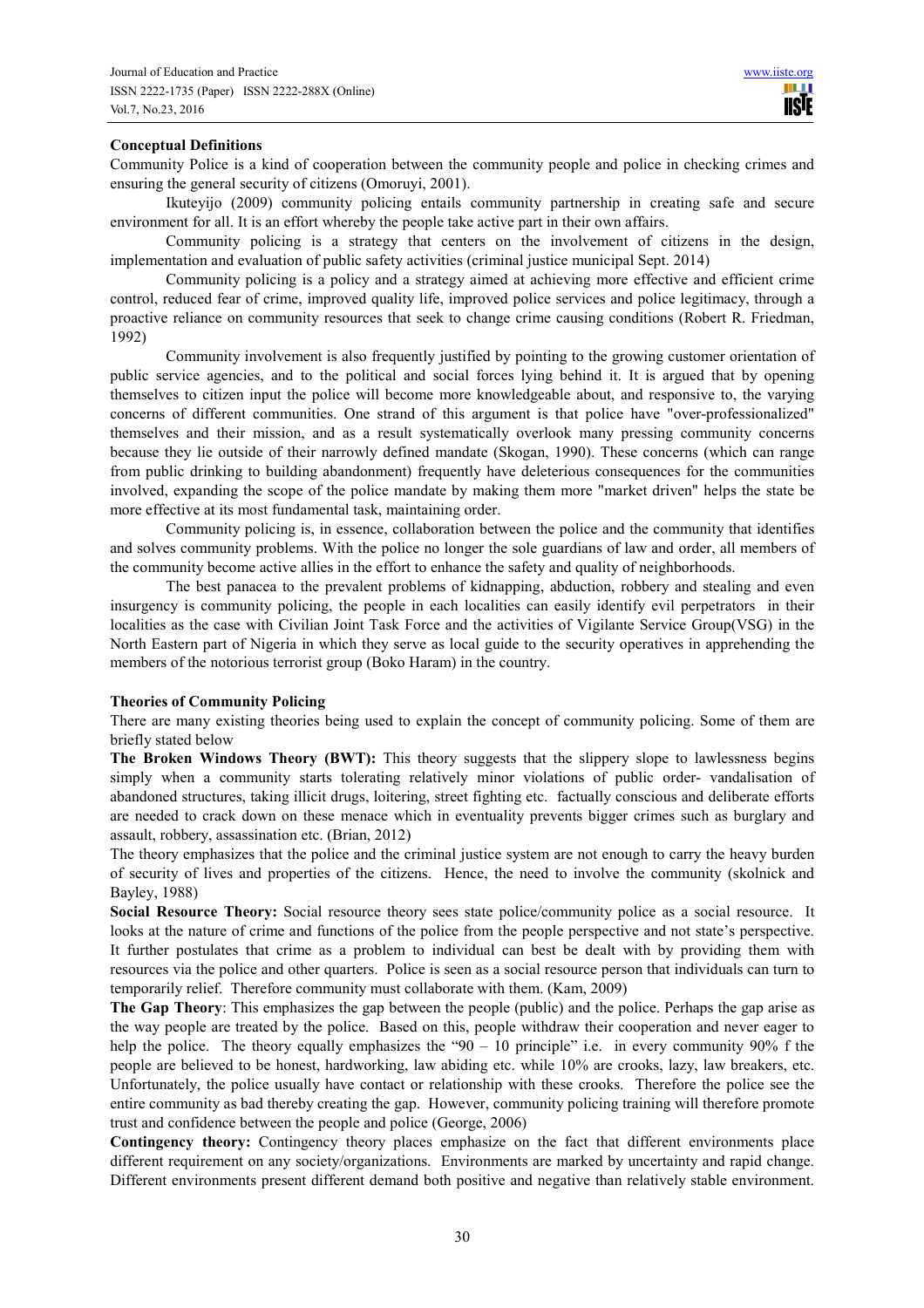The theory suggests that design decisions depend on environment conditions which means that societies/communities will need to match their internal arrangements including security to the demands of their environment in order to achieve the best adaptation- (Lawrence and Jay, 1967)

However, the ultimate goal of community policing is not to arrest offenders but to reduce crime and sexual disorder problem and enhance trust in policing, though most efforts to reduce crime and social disorder will involve apprehending for arresting offenders but it should not be confused with the ultimate public safety and public sense of security.

### **Forms of Community Policing**

• Police community relationship committee (PCRC)

- Vigilante Group of Nigeria (VGN)
- Civilian Joint Task force
- Community Development Association (CDA)

### **Problems of Community Policing in South-West Nigeria**

**Attitude:** The opinion of the people about the police is one of the major threats to community policing in south west Nigeria, the "*wetin u bring*" attitude of the police has caused lacuna between the stake holders involved in community policing.

**Facilities/equipment:** Aside the bad attitude of police to public, there are indications that the Police lack sophisticated and modern equipment's like ICT, armory to combat crimes as there are cases where police claimed that arm Robbers possessed sophisticated weapons than they and thereby led to police running/escape from crime scenes.

**Lack of Proper training:** The six months training avail to police cadet is relatively not enough to be trained as Police as Plato (in Platonian state) believed police should be exposed to gymnastic and music to enables them know appropriate pattern of behavior for various situations, on the contrary, there have been cases of Police brutality, accidental discharge, shooting of commuters who refuse to pay #20 bribe, all these resulted from inadequate training of the police officers in Nigeria.

**Infrastructural Problem:** In situations where the police ready to move to crime scene, there are problem of infrastructural deficiency like bad roads, bad layout, poor house numbering, bad road networks among others.

God-fatherism : God-fatherism is the funding and abetting of vices and shielding 'connected' criminals from justice by government agents and highly placed officials entrusted with the power and authority to investigate and prosecute such vices. Many highly placed public officers in Nigeria are known to pervert the course of justice by the virtue of their closeness to the seat of power, often, police get sucked in, and this account for their complicity in several unresolved crimes across the country.

#### **Application or Justification of broken window Theory**

A decaying community or neighborhood tends to attract greater crimes and if nobody does anything to prevent such decay and show that people are conscious of their environment, it will gradually tend to metamorphose into capital criminal act.

An area populated by young unemployed youths with unregulated behavior tend to have a Broken Window Theory principle as those youths, may start from playing football, cards, drinking and smoking hard drug in the productive hours of the day which may tend toward various activities ranging from gambling to street fighting, raping etc. which if not curtailed may lead to other bigger crimes. In area experiencing such, the activities of (community policing) is sine qua non to avert a worst scenario.

Slum areas in various localities in the south west Nigeria emphasizes this theory that these areas (slum) inhabited series of seemly destitute individuals, who stay/reside in the areas because of the cheap accommodation, and the living standard of the area can suit their livelihood. Slums are known for various social ills such as prostitution, drug, gambling, street fighting and habitat for rugged (hooligans) individuals etc. thus, Broken Window Theory is much applicable in such areas which require the amalgam of police and community effort to ensure perpetual peace and orderliness.

Unnecessary mob gathering in the street, campus and major metropolitan areas may kindle social unrest, if not checked, reported by other occupants in that area. This justifies why some localities or institutions frown at unnecessary gathering of students which may at first be an avenue for bad students to influence the seemly good ones and try to either lure them (the good ones) into bad group/cultist. Hence, the utility of Broken Window Theory need to be exhumed to explain why pandemonium upheaval and social unrest on campus and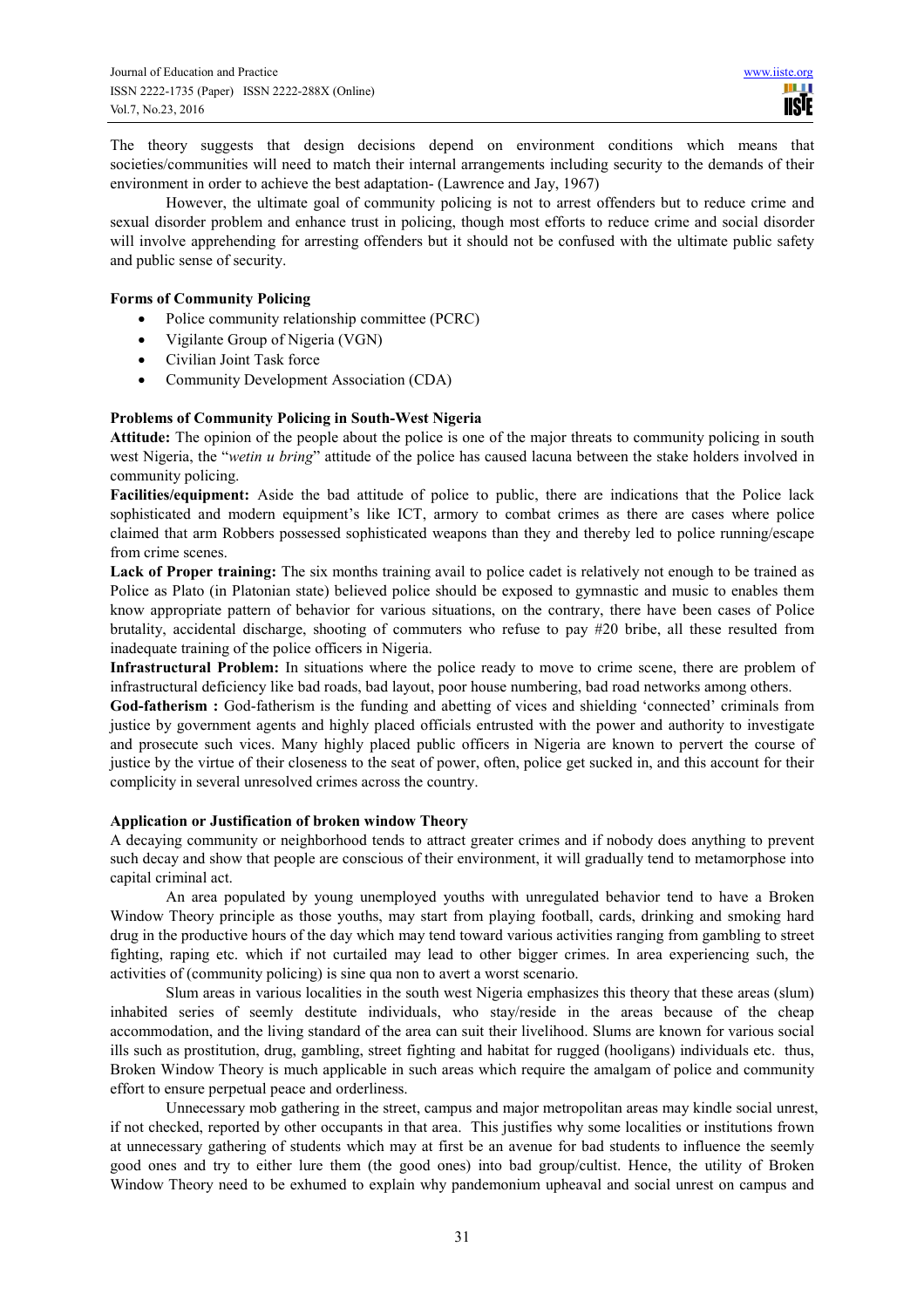the host community(s) are ignited and the need for quick action.

Broken Window Theory is also applicable in every homes, if a child, perhaps at juvenile stage which tends to believe that he is grown and needs freedom, child at this stage tends to display some characters like arrogance, independency, waywardness and demanding for some attention and if such child is not check and the parent/guarding prevaricate, his characters may tend to make the child grow wild, indiscipline and thereafter constitute a social problem. Thus, the parent/guardian needs to take frantic efforts against such a child at juvenile.

The golden question is, who is to correct deviant behavior in a society where indiscipline has become the order of the day? Where both old and young people see certain criminal activities as part of their lives?

### **Data Analysis and Interpretations Table and Figure 1**

*Are you aware of Community policing?*

This question is to seek the knowledge of the respondents about the existence of community policing.

| Local Government | Yes  | $\frac{0}{0}$ | N <sub>0</sub> | $\frac{0}{0}$ | <b>Total</b> | 100      |                 |       | 153 |
|------------------|------|---------------|----------------|---------------|--------------|----------|-----------------|-------|-----|
| Abeokuta North   | 250  | 100           |                |               | 250          | 90<br>R0 |                 |       |     |
| Yewa South       | 250  | 100           |                |               | 250          | 70<br>60 |                 |       |     |
| Ikeja            | 250  | 100           |                |               | 250          | 50<br>üΟ |                 |       |     |
| Alimosho         | 250  | 100           |                |               | 250          | 50<br>50 |                 |       |     |
| <b>TOTAL</b>     | 1000 |               |                |               | 1000         | π        | 15<br>AM<br>16. | $A_N$ |     |

Field Survey, 2016

*Analysis: All the respondents claimed that they are aware of the existence of Community Policing* 

### **Table and figure 2**

*Do you feel the police is well equipped to fight crimes?* 

The question is to determine the extent of availability of equipment available to the Nigerian Police to tackle crime in south-west Nigeria.

| <b>Local Government</b> | <b>Yes</b> | $\frac{0}{0}$ | N <sub>0</sub> | $\frac{0}{0}$ | <b>Total</b> | 100                   |    |    |            |            |     |
|-------------------------|------------|---------------|----------------|---------------|--------------|-----------------------|----|----|------------|------------|-----|
| Abeokuta North          | 63         | 25.2          | 187            | 74.8          | 250          | 90 <sup>1</sup><br>80 |    |    |            |            |     |
| Yewa South              | 50         | 20            | 200            | 80            | 250          | 70<br>60              |    |    |            |            | ШNО |
| Ikeja                   | 87         | 34.8          | 163            | 65.2          | 250          | 50<br>40              |    |    |            |            |     |
| Alimosho                | 75         | 30            | 175            | 70            | 250          | 30 <sup>1</sup><br>20 |    |    |            |            | YES |
| <b>TOTAL</b>            | 275        |               | 725            |               | 1000         | 10 <sup>1</sup>       |    |    |            |            |     |
|                         |            |               |                |               |              |                       | AN | YS | <b>IKJ</b> | <b>ALM</b> |     |

Field survey, 2016

Analysis: 72.5% of the respondents believed the police did not have enough equipment to fight crime in south west Nigeria, though, 27.5% believed the police is well equipped. Base on this, it will be agreed that the police is not well equipped to fight crime effectively in the South West Nigeria.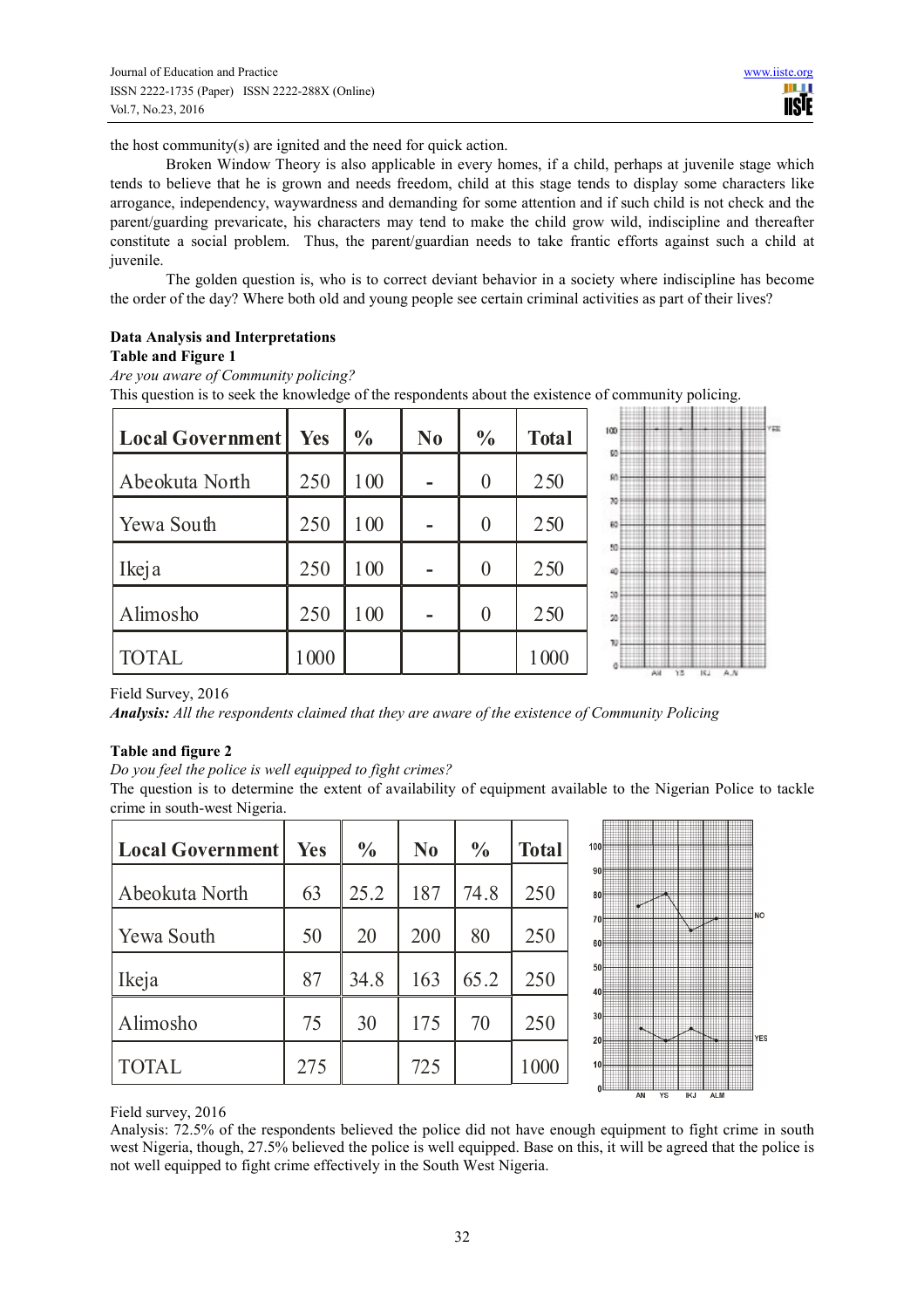# **Table and Figure 3**

*Do you think community policing help in reducing crime?*  This question is to determine the effectiveness of community policing in tackling crimes in south-west Nigeria.

| <b>Local Government</b> | <b>Yes</b> | $\frac{0}{0}$ | N <sub>0</sub> | $\frac{0}{0}$ | <b>Total</b> |
|-------------------------|------------|---------------|----------------|---------------|--------------|
| Abeokuta North          | 235        | 94            | 15             | 6             | 250          |
| Yewa South              | 225        | 90            | 25             | 10            | 250          |
| Ikeja                   | 240        | 96            | 10             | 4             | 250          |
| Alimosho                | 237        | 94.8          | 13             | 5.2           | 250          |
| <b>TOTAL</b>            | 937        |               | 63             |               | 1000         |



# *Field survey, 2016*

Analysis: 93.75% agreed that community policing help in reducing crime in the south west Nigeria, but 6.25% of the respondents disagreed. The decision of the people that say Community policing help in reducing crime will be adopted

# **Table and Figure 4**

100

100

250

250

1000

**Local Government % %**  $\overline{a}$ **Yes No Total**  $100$  $\alpha$ 250 100 250 Abeokuta North 0 **- N**  $\overline{\mathcal{X}}$ Yewa South 250 100 0 250 **-**  $\dot{\mathbf{R}}$ 

0

250

250

1000

0

**-**

**-**



# *Field survey, 2016*

Alimosho

TOTAL

Ikeja

Analysis: 100% of the respondent agreed that there is nexus between the police and the community people.

*Do you think there is nexus between people and the police in community policing?*  This question is to determine whether there is a cooperative between actors involved in Community Policing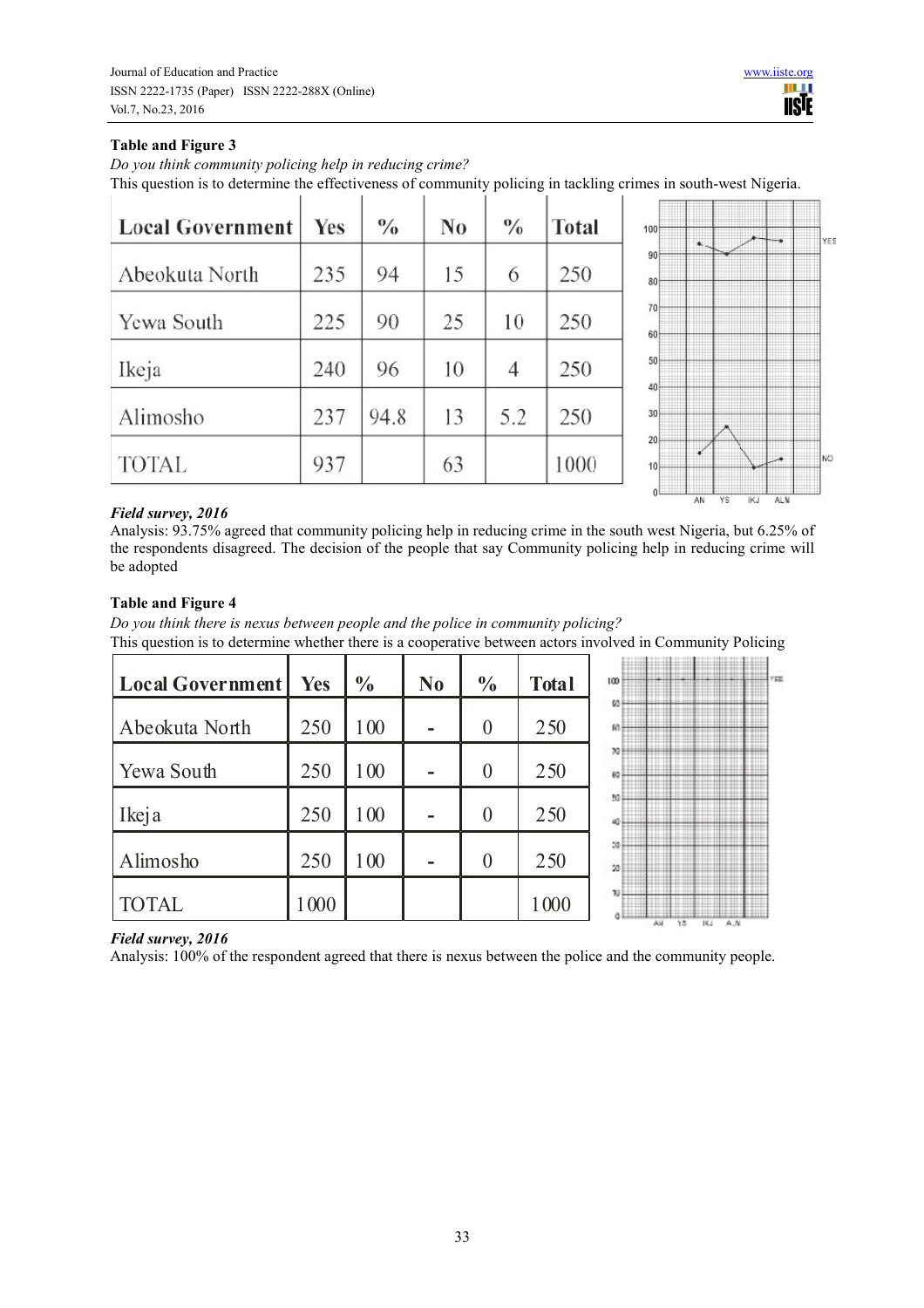# **Table and Figure 5**

Do you think there is corruption in Nigeria police force that affect police ability to prevent crime?

| <b>Local Government</b> | <b>Yes</b> | $\frac{0}{0}$ | N <sub>0</sub> | $\frac{0}{0}$  | <b>Total</b> | 1001            |    |    |     |            | <b>YES</b> |
|-------------------------|------------|---------------|----------------|----------------|--------------|-----------------|----|----|-----|------------|------------|
| Abeokuta North          | 230        | 92            | 20             | 8              | 250          | 90<br>80        |    |    |     |            |            |
| Yewa South              | 237        | 94.8          | 13             | 5.2            | 250          | 70<br>60        |    |    |     |            |            |
| Ikeja                   | 240        | 96            | 10             | $\overline{4}$ | 250          | 50<br>40        |    |    |     |            |            |
| Alimosho                | 242        | 96.8          | 8              | 3.2            | 250          | 30<br>20        |    |    |     |            |            |
| <b>TOTAL</b>            | 199        |               | 51             |                | 1000         | 10 <sub>1</sub> | AN | YS | IKJ | <b>ALN</b> | i NO       |

## *Field survey, 2016*

Analysis: 94.25% of the respondents agreed that there is corruption which affects the ability of the police to fight crime effectively in South-West Nigeria, while 5.75% disagreed. So, the decision of the majority will be adopted. It is now believed that there is corruption in Nigeria police which in turn affect the efficiency of the Nigerian Police in South-West Nigeria.

# **Figure 6**

What are impediments to effective Community policing in south-west Nigeria ?

This question is to assert the respondents opinions on the challenges to effective community policing in southwest.



Analysis: all the listed are identified as the major challenges to effective community policing in south west